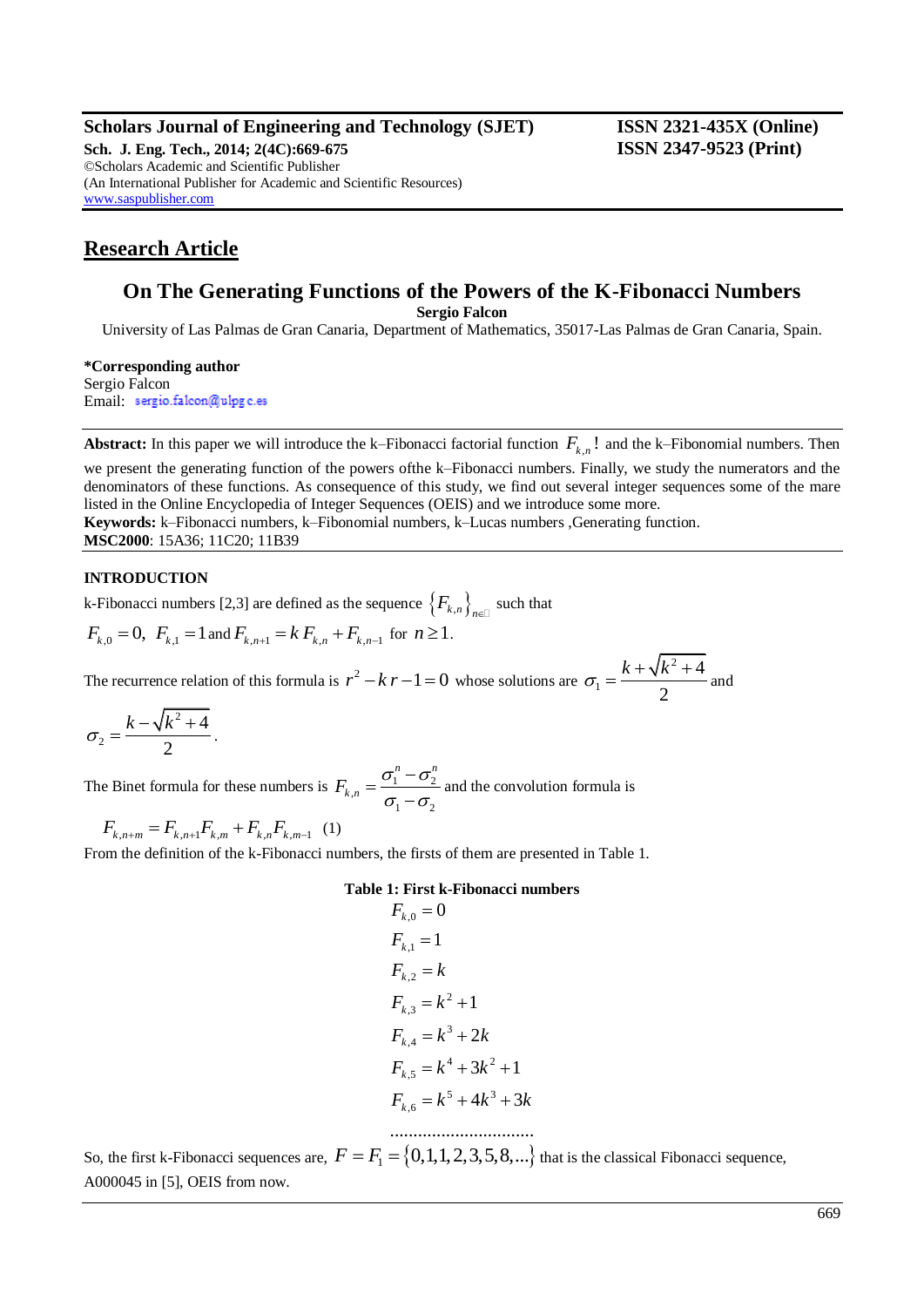$P = F_2 = \{0, 1, 2, 5, 12, 29, 70, ...\}$ , the Pell sequence, A000129 in OEIS.

$$
F_3 = \{0, 1, 3, 10, 33, 109, 360, ...\}
$$
, A006190 in OEIS, etc.

In the same way, the k-Lucas numbers [1] are defined by mean of the formula  $L_{k,n+1} = k L_{k,n} + L_{k,n-1}$  with the initial conditions  $L_{k,0} = 2$  and  $L_{k,1} = k$ .

Then, the first k–Lucas numbers are presented in the following table:

#### **Table 2: First k-Fibonacci numbers**

$$
L_{k,0} = 2
$$
  
\n
$$
L_{k,1} = k
$$
  
\n
$$
L_{k,2} = k^2 + 2
$$
  
\n
$$
L_{k,3} = k^3 + 3k
$$
  
\n
$$
L_{k,4} = k^4 + 4k^2 + 2
$$
  
\n
$$
L_{k,5} = k^5 + 5k^3 + 5k
$$

For k = 1 we obtain the classical Lucas numbers  $L = L_1 = \{2, 1, 3, 4, 7, 11, 18, ...\}$ , A000204, and for k = 2 the

sequence  $PL = L_2 = \{2, 2, 6, 14, 34, 82, ...\}$ , A002203, is the

Pell-Lucas sequence.

k–Fibonacci numbers and k–Lucas numbers are related by mean of the formula

$$
L_{k,n} = F_{k,n-1} + F_{k,n+1}
$$

#### **K-FIBONOMIAL NUMBERS**

In the development of this article, we have followed the ideas developed in [7].

We introduce the k–Fibonacci factorial  $F_{k,n}$ ! as the product of the k–Fibonacci numbers from  $F_{k,n}$ ,  $F_{k,n-1}$ , down to  $F_{k,1} = 1$ .

That is  $F_{k,n}!=F_{k,n}\cdot F_{k,n-1}\cdots F_{k,1}$ 

That is  $F_{k,n}! = F_{k,n} \cdot F_{k,n-1} \cdots F_{k,1}$ <br>For example  $F_{3,5}! = F_{3,5} \cdot F_{3,4} \cdot F_{3,3} \cdot F_{3,2} \cdot F_{3,1} = 109.33 \cdot 10 \cdot 3 \cdot 1 = 107910$ 

Assume  $F_{k,0}$  ! = 1, being the empty product, evaluates to 1 [6].

We define a new form of *binomial numbers* but using this definition of factorial instead.

We define a new form of *binomial numbers* but using this definition of factorial instead.<br>We define the k–Fibonomial numbers as  $k-Fibonomial(n, j) = \begin{bmatrix} n \\ \end{bmatrix} = \frac{F_{k,n} \cdot F_{k,n-1} \cdots F_{k,n-j+1}}{\frac{1}{n} \cdot F_{k,n-j}} = \frac{F_{k,n} \cdot F_{k,n-j+1}}{\frac{1$  $\frac{\sum_{k,n} \sum F_{k,n-1} \cdots \sum F_{k,n-j+1}}{\sum_{j} \sum_{j-1} \cdots \sum_{k,2} \sum_{k,1}} = \frac{F_{k,n}}{F_{k,j}! F_{k,n}}$ stead.<br> $\cdot F_{k,n-1}\cdots F_{k,n-j+1} = \frac{F_{k,n}!}{\cdot}$  $[0]$ .<br> $\left($ finiti $(n, j)\right)$ instead.<br>  $\sum_{k,n} \cdot F_{k,n-1} \cdot \cdot \cdot F_{k,n-j+1} = \frac{F_{k,n}!}{F_{k,j} \cdot F_{k,n-j}!}$ *k*  $F_{k} = \frac{F_{k,n} \cdot F_{k,n-1} \cdot \cdots \cdot F_{k,n-j+1}}{F_{k,j} \cdot F_{k,j-1} \cdot \cdots F_{k,2} \cdot F_{k,1}} = \frac{F_{k,n}}{F_{k,j}! \cdot F_{k,n-j}}$ *f* factorial instead.<br>  $n\begin{bmatrix} \nF_{k,n} \cdot F_{k,n-1} \cdots F_{k,n-j+1} \n\end{bmatrix} = \frac{F_{k,n}}{F_{k,n-j+1}}$ *k* Fibonomial (n, j)<br>*k* – *Fibonomial* (n, j) *f* factorial instead.<br> *j*  $\begin{bmatrix} n \\ j \end{bmatrix}_{F_k} = \frac{F_{k,n} \cdot F_{k,n-1} \cdots F_{k,n-j+1}}{F_{k,j} \cdot F_{k,j-1} \cdots F_{k,2} \cdot F_{k,1}} = \frac{F_{k,n}}{F_{k,j} \cdot F_{k,j}}$  $\frac{r_{k,n-j+1}}{r_{k-1}\cdots F_{k,2}\cdot F_{k,1}} = \frac{F_{k,n}!}{F_{k,j}! F_{k,n-j}!}$ ct, evaluates to 1 [6].<br>
s but using this definition of factorial instead.<br>  $-Fibonomial(n, j) =\begin{bmatrix} n \\ j \end{bmatrix}_{F_k} = \frac{F_{k,n} \cdot F_{k,n-1} \cdots F_{k,n-j+1}}{F_{k,j} \cdot F_{k,j-1} \cdots F_{k,2} \cdot F_{k,1}} = \frac{F_{k,n}!}{F_{k,j}! F_{k,n-1}}$ 

where n and j are non-negative integers,  $0 \le j \le n$ .

We will suppose 
$$
\begin{bmatrix} n \\ j \end{bmatrix}_{F_k} = 0, \forall j > n
$$
.

Taking into account  $F_{k,r}$  |  $F_{k,nr}$  [4], we deduce all k–Fibonomial number is integer.

From the definition and taking into account  $F_{k,0}$ ! = 1, it is easy to prove  $\begin{bmatrix} 1 \ 0 \end{bmatrix} = \begin{bmatrix} 1 \ 0 \end{bmatrix} = 1$  $0 \bigcup_{F_k}$   $\big[ n \big]_{F_k}$ *n* 7 [*n n*  $\begin{bmatrix} n \\ 0 \end{bmatrix}_{F_k} = \begin{bmatrix} n \\ n \end{bmatrix}_{F_k} = 1$  and

$$
\begin{bmatrix} n \\ 1 \end{bmatrix}_{F_k} = \begin{bmatrix} n \\ n-1 \end{bmatrix}_{F_k} = F_{k,n}
$$

We can put the k–Fibonomial numbers in triangular form as follows: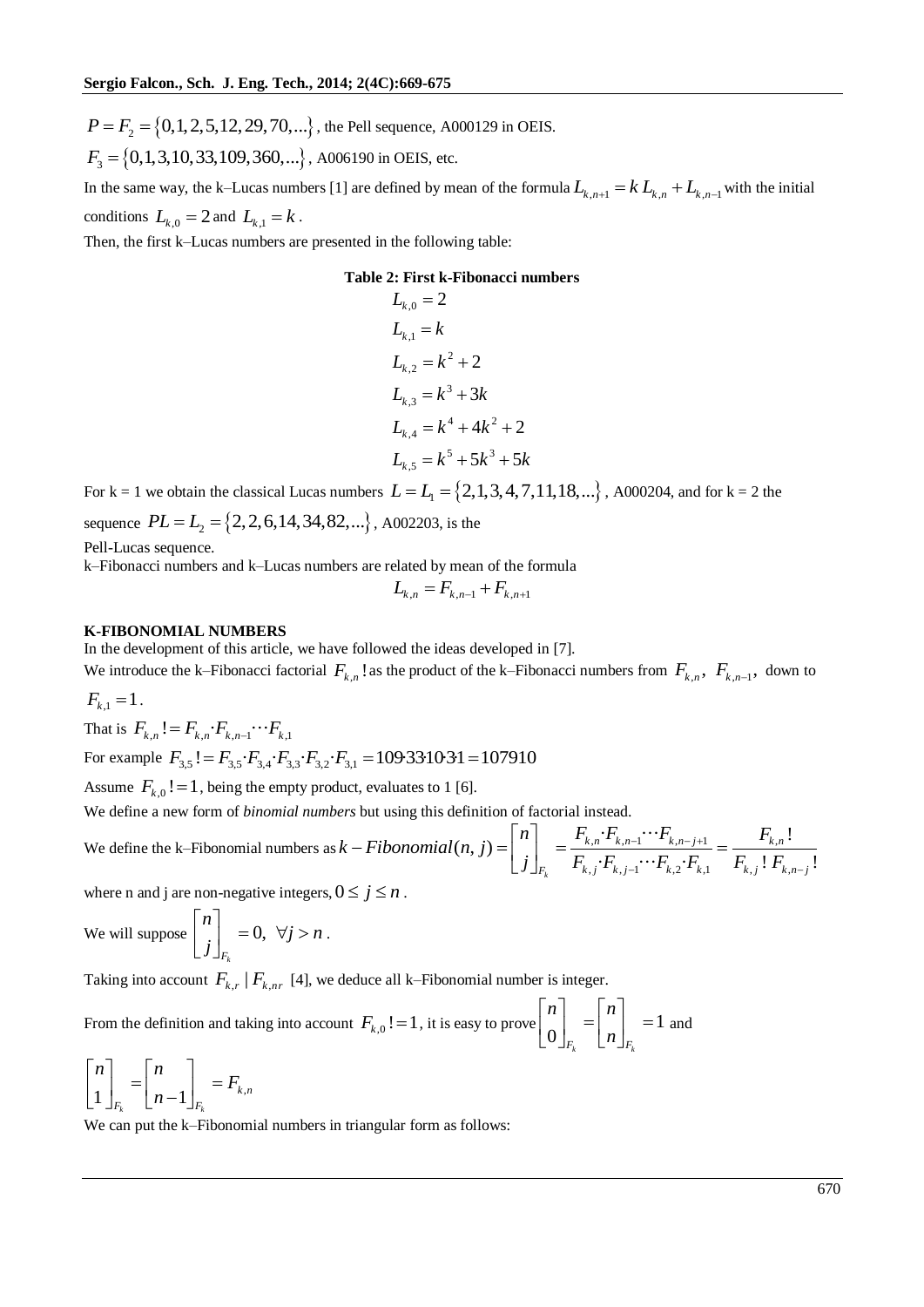#### **Table 3: The k–Fibonomial triangle**



In particular, for  $k = 1$ , we obtain the following table.

| Table 4: 1–Fibonomial triangle or Fibonomial triangle |  |  |  |  |  |  |  |  |  |  |  |  |  |
|-------------------------------------------------------|--|--|--|--|--|--|--|--|--|--|--|--|--|
| $n = 0$                                               |  |  |  |  |  |  |  |  |  |  |  |  |  |
| $n = 1$                                               |  |  |  |  |  |  |  |  |  |  |  |  |  |
| $n = 2$                                               |  |  |  |  |  |  |  |  |  |  |  |  |  |
| $n = 3$                                               |  |  |  |  |  |  |  |  |  |  |  |  |  |
| $n = 4$                                               |  |  |  |  |  |  |  |  |  |  |  |  |  |
| $n = 5$                                               |  |  |  |  |  |  |  |  |  |  |  |  |  |
| $n = 6$                                               |  |  |  |  |  |  |  |  |  |  |  |  |  |

Diagonal sequences are listed in OEIS. The sequence of row sums of Fibonomial triangle is  $\{1, 2, 3, 6, 14, 42, ...\}$ , A056569.

For  $k = 2$ , we have

**Table 5: 2–Fibonomial triangle or Pellonomial triangle**

| $n = 0$ |  |  |      |     |      |     |      |  |  |
|---------|--|--|------|-----|------|-----|------|--|--|
| $n = 1$ |  |  |      |     |      |     |      |  |  |
| $n = 2$ |  |  |      |     |      |     |      |  |  |
| $n = 3$ |  |  |      |     |      |     |      |  |  |
| $n = 4$ |  |  |      |     |      |     |      |  |  |
| $n = 5$ |  |  |      | 174 |      | 174 |      |  |  |
| $n = 6$ |  |  | 1015 |     | 2436 |     | 1015 |  |  |

Also, these diagonal sequences and the sequence of row sums of Pellonomial triangle Also, these diagonal sequences and the sequence  $({1, 2, 4, 12, 56, 408, 4608,...}, A099928)$ , are listed in OEIS.

### **Some properties of the k-Fibonomial numbers**

In the sequel we present some properties of the k-Fibonomial numbers

Symmetry property:  $F_k$   $\begin{bmatrix} I^{\mu} & \mu \end{bmatrix} F_k$ *n n*  $i \mid_{E}$   $\mid$   $n-i$  $\lceil n \rceil$   $\lceil n \rceil$  $\begin{bmatrix} n \\ i \end{bmatrix}_{F_k} = \begin{bmatrix} n \\ n-i \end{bmatrix}_{F_k}$ 

It is obvious.

$$
F_{k,n-i} \begin{bmatrix} n \\ i \end{bmatrix}_{F_k} = F_{k,n} \begin{bmatrix} n-1 \\ i \end{bmatrix}_{F_k}
$$

Proof.

$$
F_{k,n-i} \left[ i \right]_{F_k} = F_{k,n} \left[ i \right]_{F_k}
$$
  
\nProof.  
\n
$$
LHS = \frac{F_{k,n} F_{k,n-1} \cdots F_{k,n-i+1}}{F_{k,i}} F_{k,n-i} = F_{k,n} \frac{F_{k,n-1} F_{k,n-2} \cdots F_{k,n-i+1} F_{k,n-i}}{F_{k,i}} = RHS
$$

This property can also be written in the form  $\begin{bmatrix} u \\ v \end{bmatrix} = \frac{1}{u}$ .  $\sum_{k}$  **k**,  $n-i$  **L i**  $\bigcup_{k}$ *k n*  $F_k$  **F**  $k, n-i$  **L i**  $\bigcup$  **F** *n*  $\left\lceil \right\rceil$   $F_{k,n} \left\lceil n - i \right\rceil$  $i$   $\Big|_{F_i} = \frac{1}{F_{k,n-i}} \Big|_{i}$  *i*  $\lceil n \rceil$   $F_{_{k,n}} \lceil n-i \rceil$  $\begin{bmatrix} n \\ i \end{bmatrix}_{F_k} = \frac{1_{k,n}}{F_{k,n-i}} \begin{bmatrix} n & i \\ i & \end{bmatrix}_{F_k}$ 

In similar form we can prove  $F_{k,i} \begin{bmatrix} i \end{bmatrix}_{F_k} = F_{k,n} \begin{bmatrix} i-1 \end{bmatrix}_{F_k}$  $\left| \begin{array}{c} k, i \end{array} \right|$  ;  $F = F_{k,n}$  $F_k$   $\begin{bmatrix} l-1 \end{bmatrix}$ *n*  $\left[\begin{array}{cc} n & \bar{n} \\ \bar{n} & \bar{n} \end{array}\right]$  $F_{k,i}$   $\begin{array}{c} n \\ n \end{array}$   $=$   $F_{k,i}$  $i \int_{E_i} = F_{k,n} \left[ i \right]$  $\begin{bmatrix} n \end{bmatrix}$   $\begin{bmatrix} n-i \end{bmatrix}$  $\begin{bmatrix} n \\ i \end{bmatrix}_{F_k} = F_{k,n} \begin{bmatrix} n-i \\ i-1 \end{bmatrix}_{F_k}$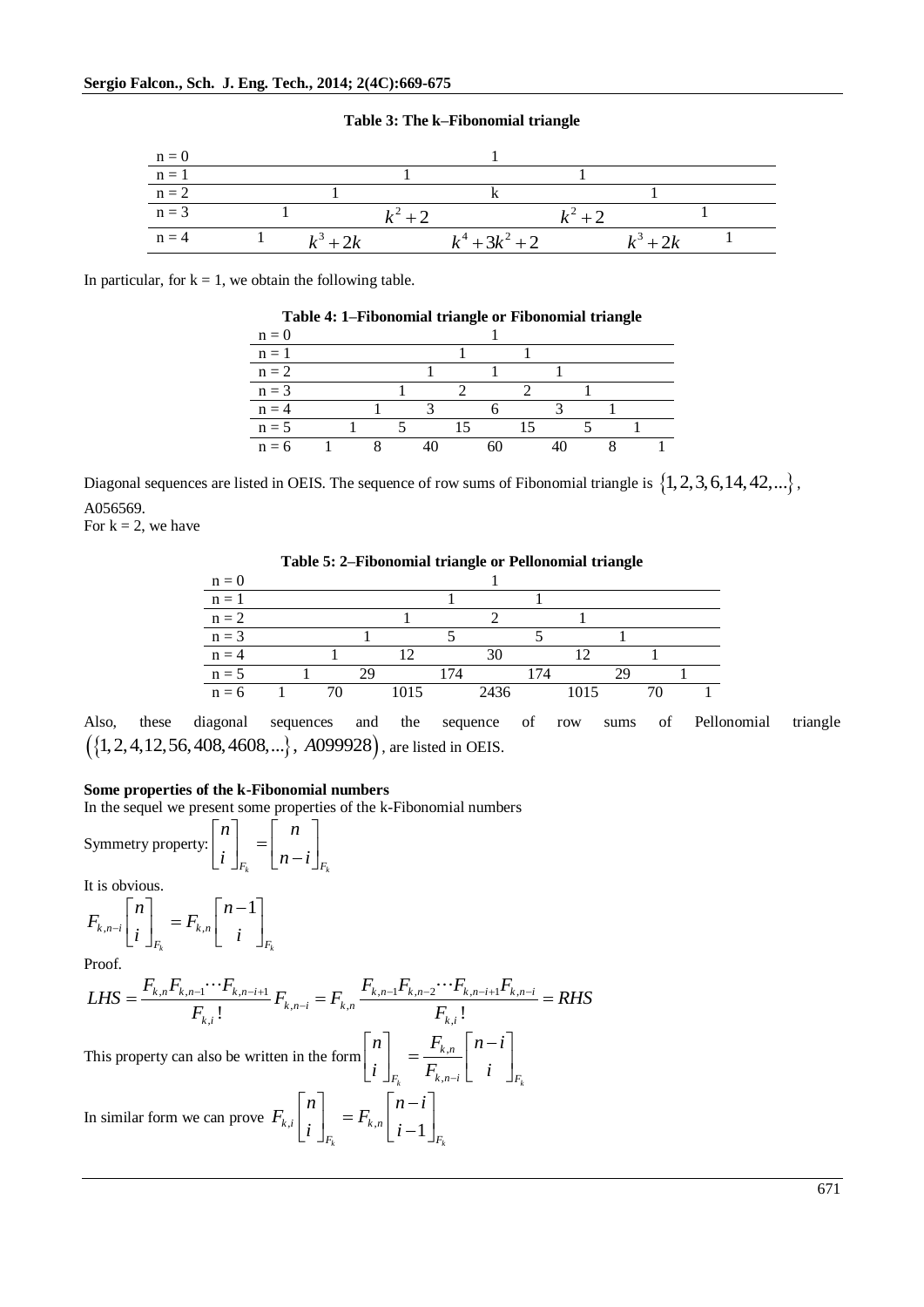$$
Addition formula: \begin{bmatrix} n \\ i \end{bmatrix}_{F_k} = F_{k,i-1} \begin{bmatrix} n-1 \\ i \end{bmatrix}_{F_k} + F_{k,n-i+1} \begin{bmatrix} n-1 \\ i-1 \end{bmatrix}_{F_k}
$$
  
\n
$$
(a) = F_{k,i-1} \begin{bmatrix} n-1 \\ i \end{bmatrix}_{F_k} = F_{k,i-1} \frac{F_{k,n-1}F_{k,n-2} \cdots F_{k,n-i+1}F_{k,n-i}}{F_{k,i}F_{k,i-1} \cdots F_{k,1}}
$$
  
\nProof. (b) =  $F_{k,n-i+1} \begin{bmatrix} n-1 \\ i-1 \end{bmatrix}_{F_k} = F_{k,n-i+1} \frac{F_{k,n-1}F_{k,n-2} \cdots F_{k,n-i+1}}{F_{k,i-1}F_{k,i-2} \cdots F_{k,1}}$   
\n
$$
(a) + (b) = \frac{F_{k,n-1}F_{k,n-2} \cdots F_{k,n-i+1} \left(F_{k,n-i}F_{k,i-1} + F_{k,n-i+1}F_{k,i}\right)}{F_{k,i}F_{k,i-1} \cdots F_{k,1}} = \frac{F_{k,n-1}F_{k,n-2} \cdots F_{k,n-i+1}F_{k,n}}{F_{k,i}!} = \begin{bmatrix} n \\ i \end{bmatrix}_{F_k}
$$

 $F_{k,i}F_{k,i-1}\cdots F_{k,1}$ <br>since  $F_{k,n-i}F_{k,i-1} + F_{k,i}F_{k,n-i+1} = F_{k,n-i+i} = F_{k,n}$  from Formula (1). For instance:  $\sum_{2}^{2,4}$   $\left[5\right]_{F_2}$   $\left[4\right]_{F_2}$  $\left| \begin{array}{c} 6 \\ 5 \end{array} \right| + F_{2,3}$ nce  $F_{k,n-i}F_{k,i-1} + F_{k,i}F_{k,n-i+1}$ <br>  $7 \rceil = F_{k,i} \rceil 6 \rceil + F_{k,i} \rceil 6$  $t_{n-i+i} = F_{k,n}$  from Formul<br>12·70 + 5·1015 = 5915  $\begin{bmatrix} 7 \\ 5 \end{bmatrix}_{F_2} = F_{2,4} \begin{bmatrix} 6 \\ 5 \end{bmatrix}_{F_2} + F_{2,3} \begin{bmatrix} 6 \\ 4 \end{bmatrix}_{F_1}$  $F_{k,i-1} + F_{k,i}F_{k,i}$ <br> $F_{2,4}\begin{bmatrix} 6 \ 5 \end{bmatrix} + F_{2,i}$ since  $F_{k,n-i}F_{k,i-1} + F_{k,i}F_{k,n-i+1} = F_{k,n-i+i} = F_{k,n}$  from Formula (<br>  $\begin{bmatrix} 7 \\ 5 \end{bmatrix}_{F_2} = F_{2,4} \begin{bmatrix} 6 \\ 5 \end{bmatrix}_{F_2} + F_{2,3} \begin{bmatrix} 6 \\ 4 \end{bmatrix}_{F_2} = 12.70 + 5.1015 = 5915$ 

#### **A GENERATING FUNCTION FOR THE POWERS OF THE K–FIBONACCI NUMBERS**

Following the process used in [2] to find the generating function of the k–Fibonacci numbers, we can also find the generating function of the natural powers of these numbers. As a result we will see that there is a relationship between these generating functions and the k–Fibonomials numbers.

Here is a table summarising these results, where  $gf \, | \, F_k^r$  $gf\left[F_{k,n}^r\right]$  is the generating function of the r–th power of the k–

Fibonacci numbers (without  $F_{k,0} = 0$ ):

Addition formula: 
$$
\begin{bmatrix} n \\ i \end{bmatrix}_{F_k} = F_{k,i-1} \begin{bmatrix} n-1 \\ i \end{bmatrix}_{F_k} + F_{k,n-i+1} \begin{bmatrix} n-1 \\ i-1 \end{bmatrix}_{F_k}
$$
  
\n(a)  $F_{k,i-1} \begin{bmatrix} n-1 \\ i \end{bmatrix}_{F_k} = F_{k,i-1} \frac{F_{k,n-1}F_{k,n-2} \cdots F_{k,n-i+1}F_{k,n-i}}{F_{k,i}F_{k,i-1} \cdots F_{k,i}}$   
\nProof. (b)  $F_{k,n-i+1} \begin{bmatrix} n-1 \\ i-1 \end{bmatrix}_{F_k} = F_{k,n-i+1} \frac{F_{k,n-1}F_{k,n-2} \cdots F_{k,n-i}}{F_{k,i-1}F_{k,i-2} \cdots F_{k,i}}$   
\n(a)  $+ (b) = \frac{F_{k,n-i}F_{k,n-2} \cdots F_{k,n-i+1}}{F_{k,i}F_{k,i-1} \cdots F_{k,i}}$   
\n(a)  $+ (b) = \frac{F_{k,n-i}F_{k,n-2} \cdots F_{k,n-i+1}}{F_{k,i}F_{k,i-1} \cdots F_{k,i}}$   
\nsince  $F_{k,n-i}F_{k,i-1} + F_{k,i}F_{k,n-i+1} = F_{k,n-i+1} = F_{k,n}$  from Formula (1). For instance:  
\n $\begin{bmatrix} 7 \\ 5 \end{bmatrix}_{F_2} = F_{2,4} \begin{bmatrix} 6 \\ 5 \end{bmatrix}_{F_2} + F_{2,3} \begin{bmatrix} 6 \\ 4 \end{bmatrix}_{F_2} = 12.70 + 5.1015 = 5915$   
\n**AlCNER B INORES OF THE FONERS OF THE FONERC OF  
\n**AlCNER S INERCITION CP INORES OF THE FONERS OF THE K-TBONACCT NU**  
\n**PolONACC INUR OF INPROIN SING THE POWERS OF THE K-TBONACCT NU**  
\ngenerating function of the natural powers of these numbers. As a result we will see that the  
\nthese generating functions and the k-Tibomomials numbers.  
\nHere is a table summarising these results, where  $gf \begin{bmatrix} F_{k,n} \\ F_{k,n} \end{bmatrix}$  is the generating function of  
\n $gf \begin{b$**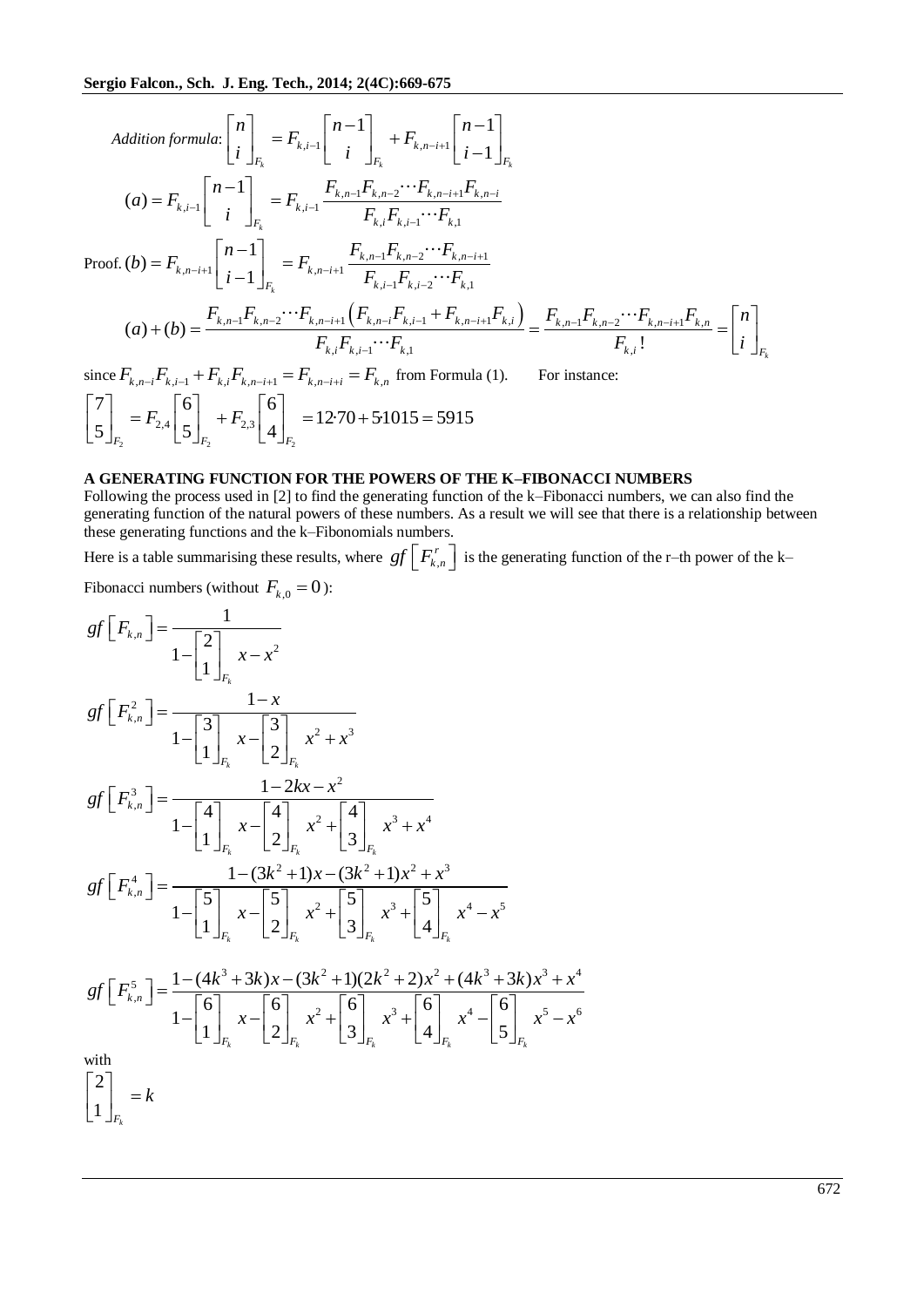$$
\begin{bmatrix} 3 \ 1 \end{bmatrix}_{F_k} = \begin{bmatrix} 3 \ 2 \end{bmatrix}_{F_k} = k^2 + 1
$$
\n
$$
\begin{bmatrix} 4 \ 1 \end{bmatrix}_{F_k} = \begin{bmatrix} 4 \ 3 \end{bmatrix}_{F_k} = k^3 + 2k
$$
\n
$$
\begin{bmatrix} 5 \ 1 \end{bmatrix}_{F_k} = \begin{bmatrix} 5 \ 4 \end{bmatrix}_{F_k} = k^4 + 3k^2 + 1
$$
\n
$$
\begin{bmatrix} 5 \ 2 \end{bmatrix}_{F_k} = \begin{bmatrix} 5 \ 3 \end{bmatrix}_{F_k} = k^6 + 5k^4 + 7k^2 + 2
$$
\n
$$
\begin{bmatrix} 6 \ 1 \end{bmatrix}_{F_k} = \begin{bmatrix} 6 \ 5 \end{bmatrix}_{F_k} = k^5 + 4k^3 + 3k
$$
\n
$$
\begin{bmatrix} 6 \ 2 \end{bmatrix}_{F_k} = \begin{bmatrix} 6 \ 4 \end{bmatrix}_{F_k} = k^8 + 7k^6 + 16k^4 + 13k^2 + 3
$$
\n
$$
\begin{bmatrix} 6 \ 3 \end{bmatrix}_{F_k} = k^9 + 8k^7 + 22k^5 + 23k^3 + 6k
$$
\nFor instance for k = 1, the generating functions of the first powers of the classical Eihongon; numbers are:

For instance, for  $k = 1$ , the generating functions of the first powers of the classical Fibonacci numbers are:

$$
gf[F_n] = \frac{1}{1 - x - x^2}
$$
  
\n
$$
gf[F_n^2] = \frac{1 - x}{1 - 2x - 2x^2 + x^3}
$$
  
\n
$$
gf[F_n^3] = \frac{1 - 2x - x^2}{1 - 3x - 6x^2 + 3x^3 + x^4}
$$
  
\n
$$
gf[F_n^4] = \frac{1 - 4x - 4x^2 + x^3}{1 - 5x - 15x^2 + 15x^3 + 5x^4 - x^5}
$$
  
\nAnd the generating functions of the first power of

And the generating functions of the first powers of the Pell numbers are

$$
gf[Pn] = \frac{1}{1 - 2x - x^2}
$$
  
\n
$$
gf[Pn2] = \frac{1 - x}{1 - 5x - 5x^2 + x^3}
$$
  
\n
$$
gf[Pn3] = \frac{1 - 4x - x^2}{1 - 12x - 30x^2 + 12x^3 + x^4}
$$
  
\n
$$
gf[Pn4] = \frac{1 - 13x - 13x^2 + x^3}{1 - 29x - 174x^2 + 174x^3 + 29x^4 - x^5}
$$

## **Study of the denominators of the generating functions**

With help of MATHEMATICA, below is the polynomial factorization of the denominators of the above generating functions, where  $D_j$  are the consecutive denominators:

$$
D_1 = -x^2 - kx + 1
$$
  
\n
$$
D_2 = (x^2 - (k^2 + 2)x + 1)(x + 1)
$$
  
\n
$$
D_3 = (x^2 + (k^3 + 3k)x - 1)(x^2 - kx - 1)
$$
  
\n
$$
D_4 = (x^2 - (k^4 + 4k^2 + 2)x + 1)(x^2 + (k^2 + 2)x + 1)(x - 1)
$$
  
\n
$$
D_5 = (x^2 + (k^5 + 5k^3 + 5k)x - 1)(x^2 - (k^3 + 3k)x - 1)(-x^2 - kx + 1)
$$

We can look at the coefficients of these polynomials, without the signs and according to Table 5, are the k–Lucas numbers. Consequently, we can write, according the subscripts are odd or even

$$
D_1 = (x^2 + L_{k,1}x - 1)(-1)
$$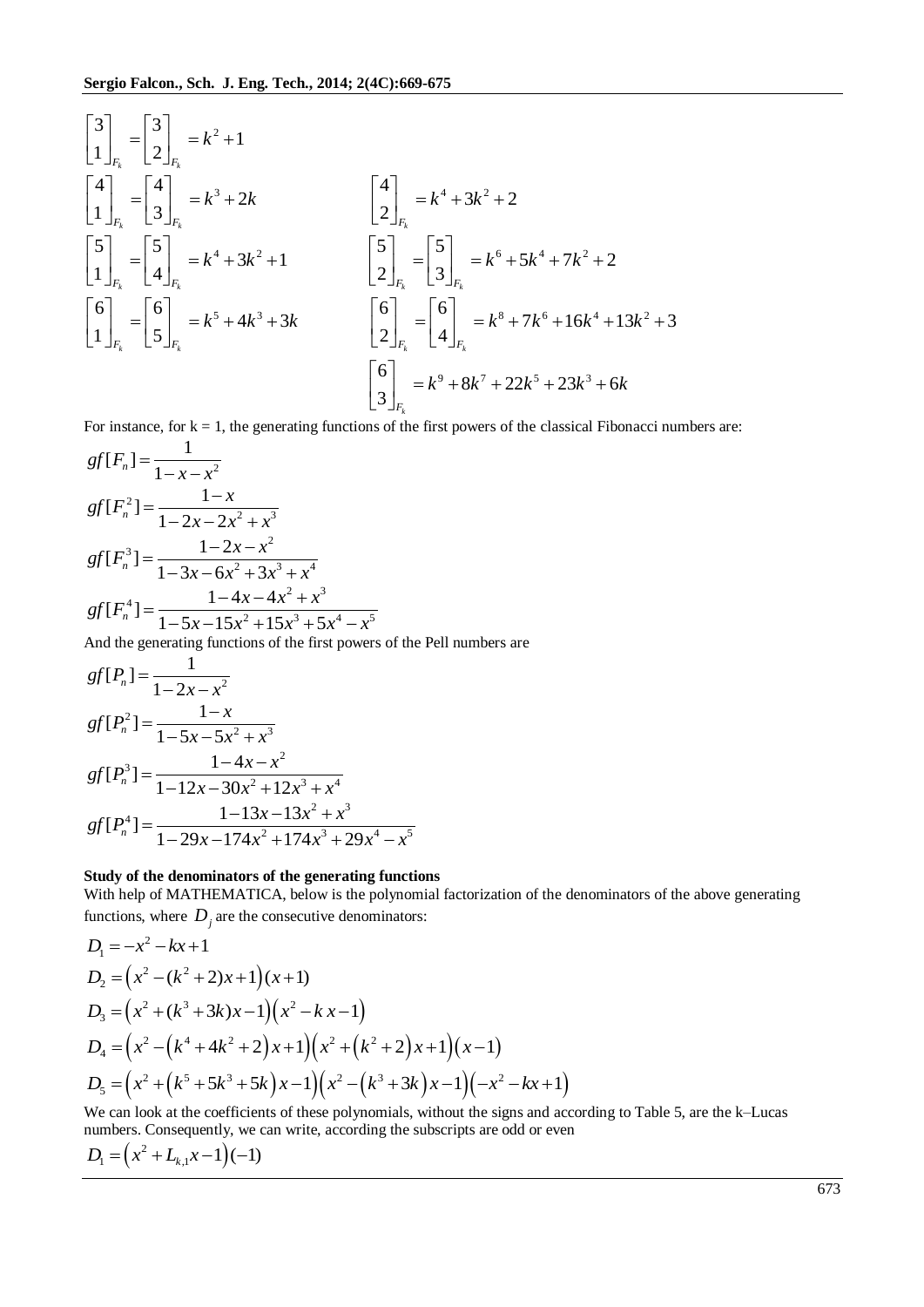$$
D_3 = (x^2 + L_{k,3}x - 1)(x^2 - L_{k,1}x - 1)
$$
  
\n
$$
D_5 = (x^2 + L_{k,5}x - 1)(x^2 - L_{k,3}x - 1)(x^2 + L_{k,1}x - 1)(-1)
$$
  
\n
$$
D_7 = (x^2 + L_{k,7}x - 1)(x^2 - L_{k,5}x - 1)(x^2 + L_{k,3}x - 1)(x^2 - L_{k,1}x - 1)
$$
  
\nand  
\n
$$
D_2 = (x^2 - L_{k,2}x + 1)(x + 1)
$$
  
\n
$$
D_4 = (x^2 - L_{k,4}x + 1)(x^2 + L_{k,2}x + 1)(x - 1)
$$
  
\n
$$
D_6 = (x^2 - L_{k,6}x + 1)(x^2 + L_{k,4}x + 1)(x^2 - L_{k,2}x + 1)(x + 1)
$$
  
\n
$$
D_8 = (x^2 - L_{k,8}x + 1)(x^2 + L_{k,6}x + 1)(x^2 - L_{k,4}x + 1)(x^2 + L_{k,2}x + 1)(x - 1)
$$
  
\nAnd finally, we can summarizing these relations in the formulas  
\n
$$
D_{2r+1} = (-1)^{r+1} \prod_{k=1}^{r} (x^2 + (-1)^j L_{k,2(r-j)+1}x - 1)
$$

$$
D_{2r} = (x - (-1)^r) \prod_{j=0}^{r-1} \left( x^2 - (-1)^j L_{k, 2(r-j)} x + 1 \right)
$$

#### **Study of the nominators of the generating functions**

Below is a table with the coefficients of the numerators of the successive generating functions (without the signs):



We will indicate as  $T_{r,j}$  the elements of this table, where r is the row and jis the number of order of this element in this row for  $r = 0, 1, 2, 3...$  and  $j = 0, 1, 2...$ r.

With the conditions  $T_{r,0} = T_{r,r} = 1$  and  $T_{r,j} = 0$  for  $j > r$ , these elements verify the relation  $T_{r,j} = F_{k,r-j+1}T_{r-1,j-1} + F_{k,j+1}T_{r-1,j}$  (2)

$$
T_{r,j} = F_{k,r-j+1} T_{r-1,j-1} + F_{k,j+1} T_{r-1,j} \tag{2}
$$

For instance, the elements of the fifth row of Table 6 verify the relation  $T_{5,j} = F_{k,6-j}T_{4,j-1} + F_{k,j+1}T_{4,j}$  and so its elements are<br>elements are<br> $T_{5,0} = T_{5,5} = 1$   $T_{5,1} = T_{5,4} = F_{k,5}T_{4,0} + F_{k,2}T_{4,1} = (k^4 + 3k^2 + 1$ elements are be elements of the fifth row of Table 6 verify the relation  $T_{5,j} = F_{k,6-j}T_{4,j-1} + F_{k,j+1}T_{4,j}$  and so its<br>  $T_{5,1} = T_{5,4} = F_{k,5}T_{4,0} + F_{k,2}T_{4,1} = (k^4 + 3k^2 + 1)1 + k(4k^3 + 3k) = 5k^4 + 6k^2 + 1$ 

elements are  
\n
$$
T_{5,0} = T_{5,5} = 1 \ T_{5,1} = T_{5,4} = F_{k,5}T_{4,0} + F_{k,2}T_{4,1} = (k^4 + 3k^2 + 1)1 + k(4k^3 + 3k) = 5k^4 + 6k^2 + 1
$$
\n
$$
T_{5,2} = T_{5,3} = F_{k,4}T_{4,1} + F_{k,3}T_{4,2} = (k^3 + 2k)(4k^3 + 3k) + (k^2 + 1)(6k^4 + 8k^2 + 2)
$$
\n
$$
= 10k^6 + 25k^4 + 16k^2 + 2
$$
\nFormula (2) is similar that formula used in the construction of the classical Pascal triangle,  $T_{r,j} = T_{r-1,j-1} + T_{r-1,j}$ 

deduced from the relation  $\binom{r-1}{r}$ 1  $(r-1) (r-1) (r-1)$  $j-1$ <sup>+</sup> $\begin{array}{c} j \end{array}$  $\begin{array}{c} j \end{array}$  $(r-1)$   $(r-1)$   $(r)$  $\binom{r-1}{i-1} + \binom{r-1}{i} = \binom{r}{i}$  $(j-1)^{T} (j)^{-1}$ 

#### **Symmetry property of the coefficients Tr,j**

The elements  $T_{r,j}$  verify the symmetry property  $T_{r,r-j} = T_{r,j}$  that we will prove by induction. For  $r = 1, 2, 3, 4$  this relation is proved in Table 6. Let us suppose this relation is true until  $r - 1$ , that is  $T_{r-1,r-1-j} = T_{r-1,j}$